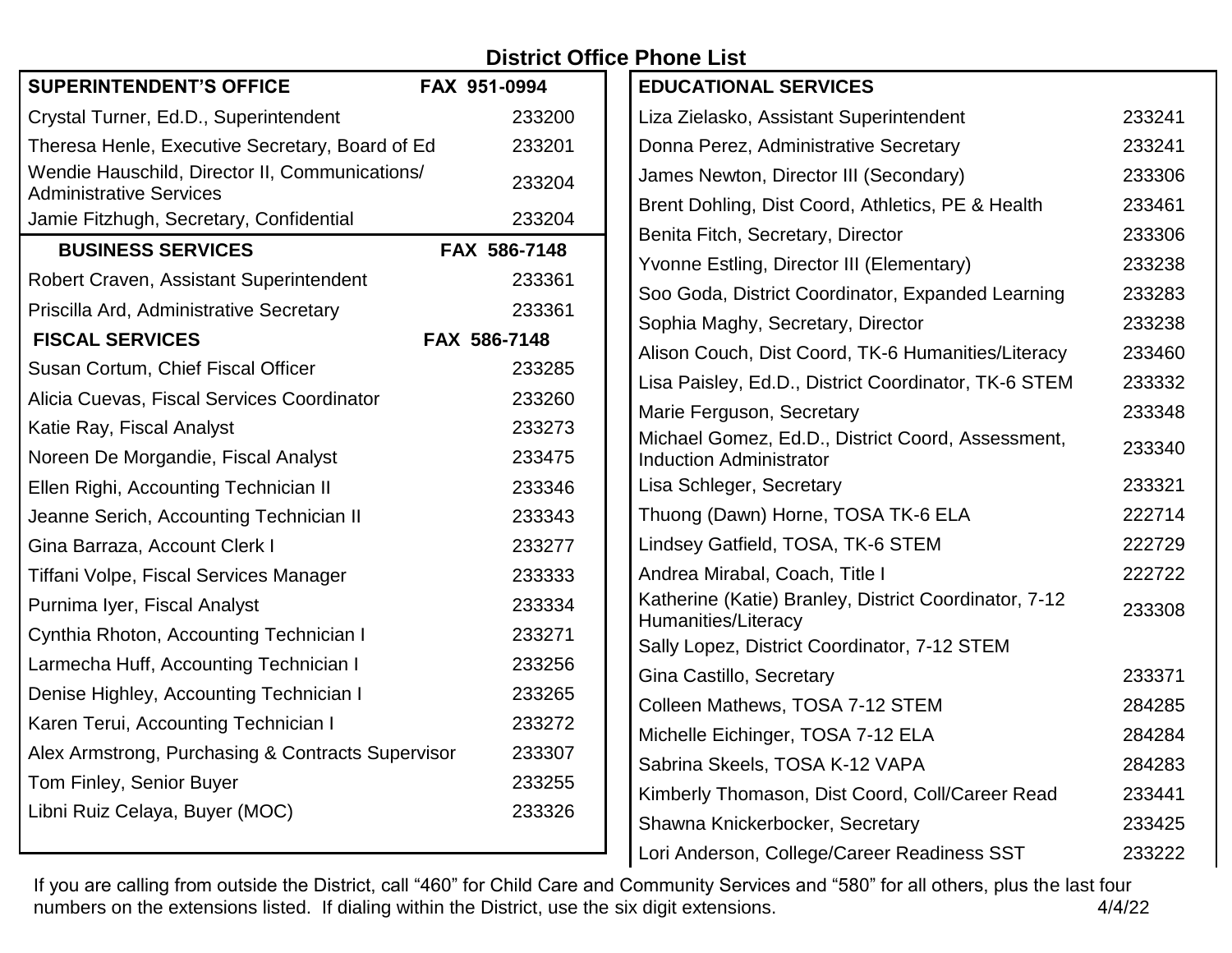### **EDUCATIONAL SERVICES (Cont)** Daphne Brennan,, Library/Media Clerk 233209 Kevin Fairchild, District Coordinator, Instructional Nevill Fallering, District Oberginator, instructional 233493<br>Design & Technology (IDT) Jen Anderson, IDT 233366 Elizabeth Armstrong, IDT 233298 Kathleen Shafer, IDT 233298 **FOOD SERVICE 830-4030 FAX 830-0589 25566 Peter A Hartman Way, MV 92691** Riki Pollard, Director, Food Service 233234 Brandon Jones, Food Service Supervisor 233234 Linda Robinson, Secretary, Director 233234 Barbara Consiglio, Clerk III 233234 **HEALTH SERVICES 598-3883 FAX 580-3337 Los Alisos Intermediate School – Portable P-8** Erin Spillane, District Coordinator 225250 Nicole McClelland, Secretary 225253 Ginger Skinner, School Nurse (District) 225251 Rebecca Regalado, School Nurse \*Esperanza 222703 Deanne Carroll, School Nurse (District) 225252 Roya Ghanea, School Nurse (District) 223863 Lisa Sheffer, School Nurse Assistant 225254 Amy Chaplin, School Nurse Assistant 218218 **HUMAN RESOURCES FAX 586-4378 Aesop 800-942-3767** Darvin Jackson, Ed.D., Assistant Superintendent 233226 Yousef Nasouf, Ed.D., Director, Certificated 233217

# **District Office Phone List**

 **HUMAN RESOURCES (Cont)**

| Nancy Tanizaki, Administrative Secretary                                     | 233226/233217      |
|------------------------------------------------------------------------------|--------------------|
| <b>Terri Rex, Administrative Secretary</b>                                   | 233226/233217      |
| Rena Thompson, Ed.D., Director, Classified                                   | 233244             |
| <b>Tito Cervantes, Confidential Secretary</b>                                | 233244             |
| Jody Gerard, HR Tech II (Certificated)                                       | 233235             |
| Sandy Weis, HR Tech II (Certificated)                                        | 233426             |
| Sara Muniz, HR Tech II (Certificated)                                        | 233225             |
| Ozzie Lopez, HR Tech I (Classified)                                          | 233358             |
| Dena Embree, HR Tech I (Classified)                                          | 233360             |
| Brandi Wiley, HR Tech I (Classified)                                         | 233239             |
| Monique Gomes, HR-Substitute Caller                                          | 233430             |
| Elisa Gonzalez-Marquez, Clerk III, District Recep.                           | 233523             |
| <b>Insurance Benefits/Workers' Comp</b>                                      | FAX (866) 480-2449 |
|                                                                              |                    |
| Kris Aiken, Benefits Tech                                                    | 233424             |
| Missy Van Dyke, Benefits Tech Assistant                                      | 233424             |
| Doreen Barron, Clerk III                                                     | 233424             |
| FAX 580-3440<br><b>LANGUAGE ACQUISITION</b>                                  |                    |
| Mark Perez, Director II, Second Language and<br><b>Intervention Programs</b> | 233495             |
| Sabrina Krucli, Secretary, Director                                          | 233495             |
| Gema Segovia, Secretary/Translator                                           | 233495             |
| Marie Bauch, Clerk III                                                       | 233448             |
| Mary Benton, ELD TOSA                                                        | 233330             |
| Beth Borkowski, ELD TOSA                                                     | 233446             |
| Ingrid Anderson, Translator/Interpreter                                      | 233279             |

If you are calling from outside the District, call "460" for Child Care and Community Services and "580" for all others, plus the last four numbers on the extensions listed. If dialing within the District, use the six digit extensions. 4/4/22 and 4/4/22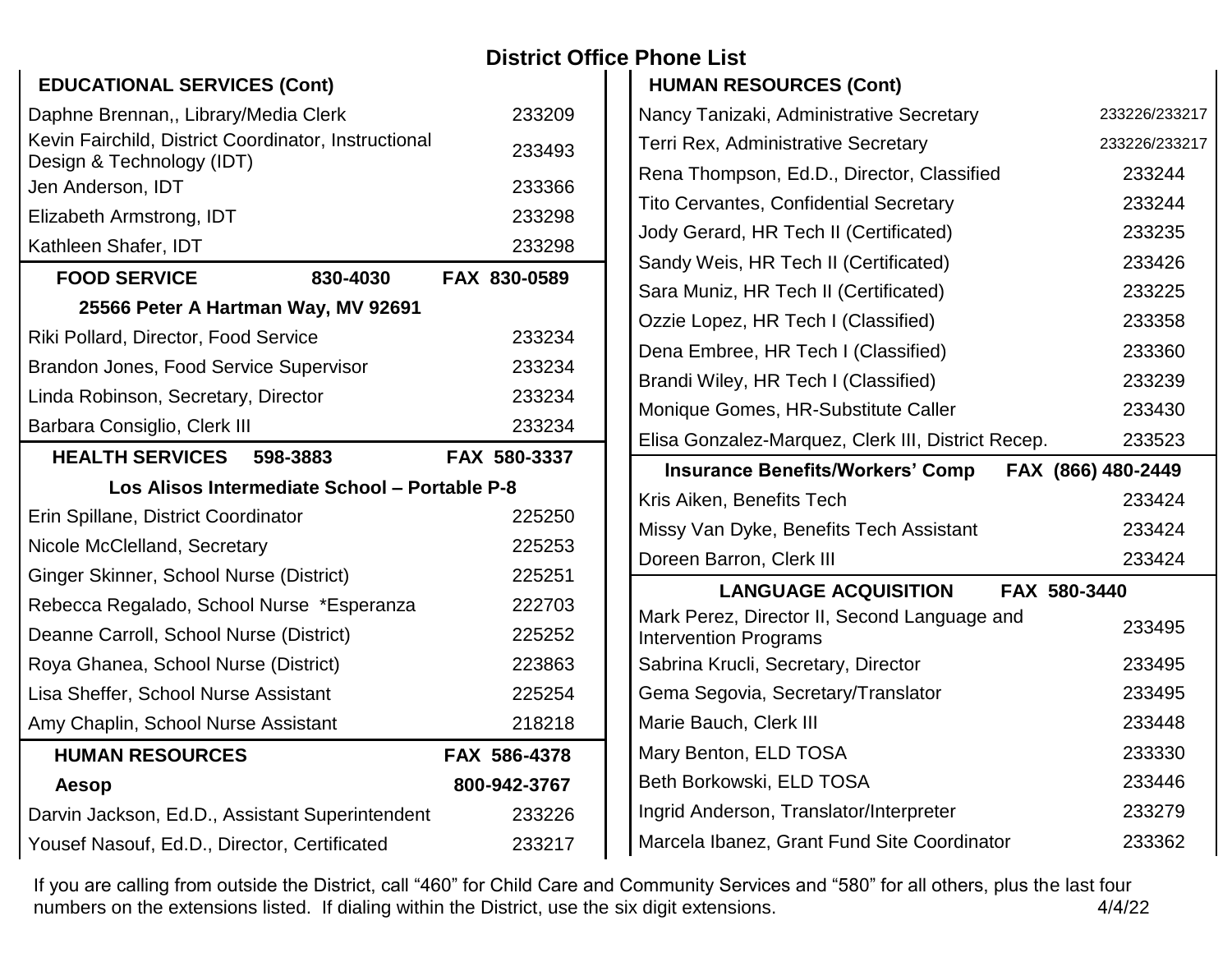## **District Office Phone List**

| Martha Gutierrez, Community Outreach Liaison                                                |  | 223892       |  |
|---------------------------------------------------------------------------------------------|--|--------------|--|
| <b>MAINTENANCE, OPERATIONS &amp; CONSTRUCTION (MOC)</b>                                     |  |              |  |
| Douglas Monfils, Director, Facilities, Construction,<br>and Maintenance (Facilities Office) |  | 233250       |  |
| Josie Snijdewind, Secretary, Director                                                       |  | 233374       |  |
| Jamie Harris, Facilities, Construction &<br><b>Transportation Tech</b>                      |  | 233229       |  |
| <b>Maintenance Office</b>                                                                   |  | FAX 472-4107 |  |
| Pete Souder, Manager, MOC (Maintenance office)                                              |  | 223878       |  |
| Mireya Sanchez, Office Manager, MOC                                                         |  | 233253       |  |
| Ricky Garcia, Grounds/Custodial Supervisor                                                  |  | 223886       |  |
| , Construction Manager                                                                      |  | 233494       |  |
| Mary Dunivin, Clerk III                                                                     |  | 233408       |  |
| Lisette Nunez, Clerk III                                                                    |  | 233251       |  |
| <b>PAYROLL</b>                                                                              |  | FAX 580-3385 |  |
| Connie Ramos, Payroll Manager                                                               |  | 233211       |  |
|                                                                                             |  |              |  |
| Kathy Hixson, Lead Payroll Tech (A-C)                                                       |  | 233369       |  |
| Angela Davis, Payroll Tech (D-Ke)                                                           |  | 233233       |  |
| Eloisa Garcia, Payroll Tech (Kf-Q)                                                          |  | 233216       |  |
| Teri Paugh, Payroll Tech (R-Z)                                                              |  | 233214       |  |
| Amber Schumacher, Clerk III, (Voluntary-Deduction)                                          |  | 233367       |  |
| FAX 866-610-2527<br><b>Verification of Employment</b>                                       |  |              |  |
| <b>PRINTING FAC/DOC CTR</b>                                                                 |  | FAX 454-1421 |  |
| Tom Cronin, Print Press Tech                                                                |  | 233353       |  |
| <b>STUDENT SERVICES</b>                                                                     |  | FAX 586-1280 |  |
| Francis Dizon, Ph.D., Director I, Student Services                                          |  | 233212       |  |

| <b>STUDENT SERVICES (Cont)</b>                                 |              |
|----------------------------------------------------------------|--------------|
| Mikey Park, District Coordinator                               | 233221       |
| Erin Spillane, District Coordinator                            | 233329       |
| Michelle O'Neill, District Coordinator, Counseling             | 233733       |
| Kathy Stauffer, MTSS, PBIS TOSA                                | 233243       |
| Danielle DeLeon, Secretary                                     | 233492       |
| <b>MENTAL HEALTH SERVICES</b>                                  | FAX 454-1711 |
| <b>Special Education:</b>                                      |              |
| Los Alisos Intermediate School - Room P-6                      |              |
| Jaye Lynn Thompson, District Coordinator                       | 223852       |
| Jennifer Moss, District Coordinator                            | 249300       |
| Allisa Stayner, Secretary                                      | 223826       |
| Dawn Celestino, Mental Health Counselor                        | 233338       |
| Morgan Pinedo, Mental Health Counselor                         | 223824       |
| Anh Quach, Mental Health Counselor                             | 223889       |
| Yuriko Lopez, Mental Health Counselor                          | 223884       |
| Brittany Astrom, Mental Health Counselor                       | 249301       |
| <b>General Education:</b>                                      |              |
| Michelle O'Neill, District Coordinator, Counseling             | 233733       |
| Tahni Blume, Director Secretary                                | 233212       |
| Jenny Sakounphong, Mental Health Counselor                     | 223711       |
| Nikole Florin-Smith, Counselor                                 | 222719       |
| Mari Scott, Counselor                                          | 222718       |
| <b>SPECIAL EDUCATION</b>                                       | FAX 454-1711 |
| Diane Clark, Ed.D., Director III, Special Education            | 233218       |
| Sheri Lee, Secretary, Confidential                             | 233206       |
| Stephanie Strietbeck, District Coordinator                     | 233266       |
| ommunity Services and "580" for all others, plus the last four |              |

If you are calling from outside the District, call "460" for Child Care and Community Services and Services and  $\sigma$ numbers on the extensions listed. If dialing within the District, use the six digit extensions. 4/4/22 4/4/22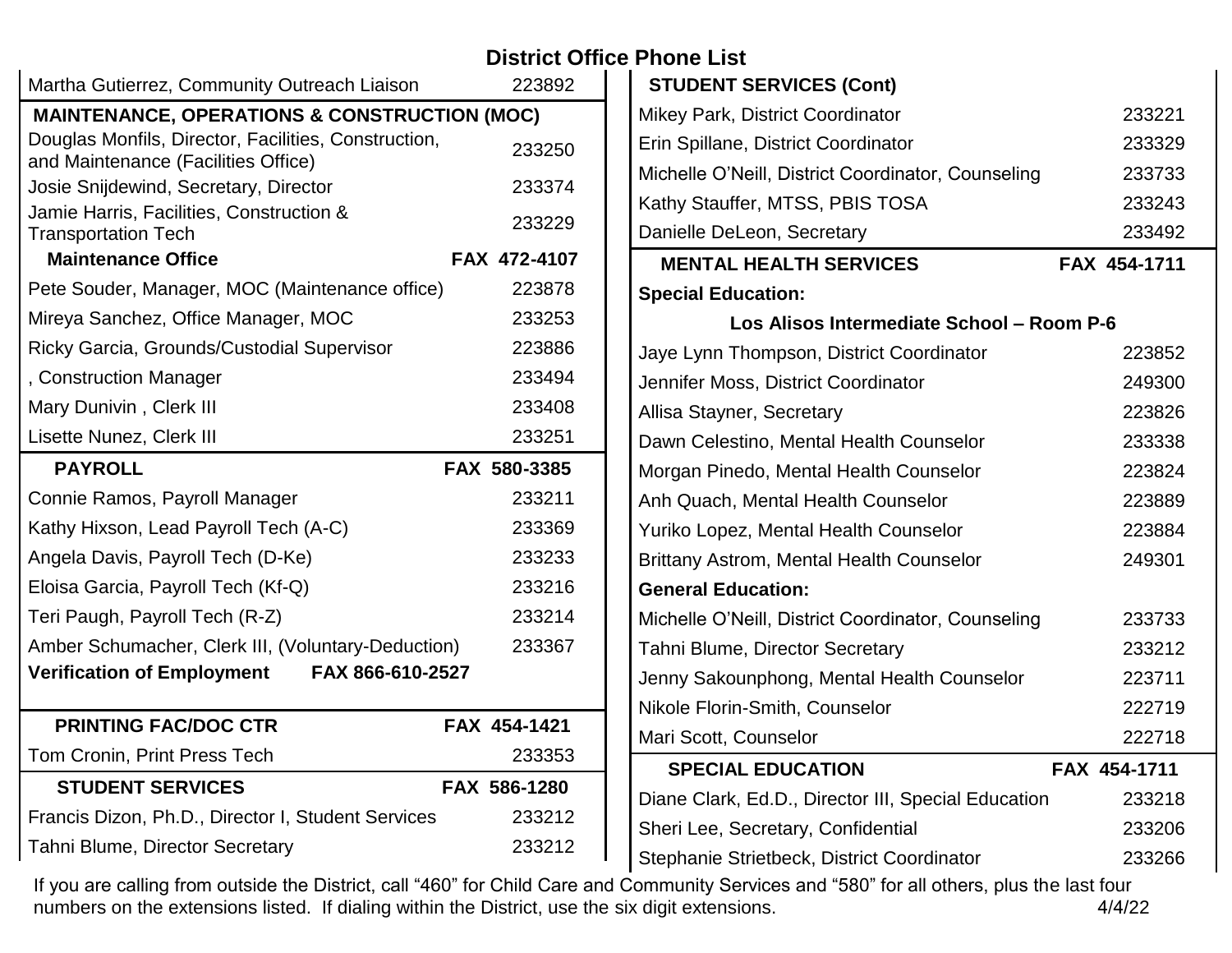| <b>SPECIAL EDUCATIONAL (Cont)</b>                       |              |
|---------------------------------------------------------|--------------|
| Shawn Beese, District Coordinator                       | 233219       |
| <b>Trish Kelly, District Coordinator</b>                | 233314       |
| Gigi Ostrowsky, District Coordinator                    | 233445       |
| , Program Specialist I                                  | 233319       |
| Robin Dreis, Secretary                                  | 233324       |
| Alexandria (Allie) Carrasco, Secretary                  | 233456       |
| Maggie Sedano, Information Services Tech III            | 233497       |
| <b>Tiffany Toyoshima, Clerk</b>                         | 233324       |
| <b>SELPA</b>                                            | FAX 580-3414 |
| Rae Lynn Nelson, Director I, SELPA                      | 233394       |
| Emily Arias, Program Specialist I                       | 233395       |
| Lisa Carrillo, Secretary Director                       | 233411       |
| <b>TECHNOLOGY SERVICES</b><br><b>HELP DESK 855-4357</b> |              |
| Ozzy Cortez, Chief Technology Officer                   | 233309       |
| Lisa Healy, Tech. Services Support Specialist           | 223714       |
| Johnny Ng, Help Desk Technician                         | 233276       |
| , Information Services System Manager                   | 223713       |
| Michael Robbins, Information Serv System Manager        | 233447       |
| Dominic Padilla, Telecommunications Network Spec        | 233479       |
| Allyson White, Information Services Technician III      | 233381       |
| , Information Services Tech III                         | 233290       |
| , Information Systems Analyst                           | 233473       |
| Kevin Ubay-Ubay, Software Developer Supervisor          | 233365       |
| Chris Miwa, Software Developer                          | 233382       |
| Sammi Lee, Information Systems Analyst                  | 233230       |
| Clinton Schooler, Web Content Developer                 | 233257       |

#### **District Office Phone List TECHNOLOGY SERVICES (Cont)**

| Adrian Ethridge, Computer Analyst II             | 233443       |
|--------------------------------------------------|--------------|
| Brady Kapanka, Computer Analyst, II              | 233437       |
| Ricardo Medrano, Computer Analyst I              | 233454       |
| Jose Delgado, Computer Analyst I                 | 223746       |
| Nicholas Espy, Technology Specialist             | 223734       |
| Robert Jarman, Technology Specialist             | 223735       |
| Valerie Petty, Library/Media Technician          | 233296       |
| Caroline Berle, Computer Services Technician     | 223872       |
| Michele Loranger, Clerk II                       | 223875       |
| <b>WAREHOUSE</b>                                 |              |
| Raymond Hogai, Warehouse Supervisor              | 233315       |
| Isaias Dominguez-Juarez, Warehouse Del Worker II | 233287       |
| Alexander Carreon, Warehouse Delivery Worker II  | 233287       |
|                                                  |              |
| Jason Davis, Warehouse Delivery Worker I         | 233274       |
| <b>CHILD CARE SERVICES</b><br>768-0981           | FAX 589-1684 |
| 21400 Lindsay Dr., Trabuco Canyon 92679          |              |
| Reyna Morris, Child Care Division Manager        | 222721       |
| Nydia Saenz, Office Manager                      | 222717       |
| David Blake, Child Care Supervisor               | 222716       |
| Kelly Vagi, Child Care Supervisor                | 222706       |
| Eric LaClair, Child Care Coordinator             | 222709       |
| Dalton Tringali, Child Care Coordinator          | 222728       |
| <b>Tracee McRane, Clerk III</b>                  | 222760       |
| <b>Courtney Fait, Clerk III</b>                  | 222761       |

If you are calling from outside the District, call "460" for Child Care and Community Services and "580" for all others, plus the last four numbers on the extensions listed. If dialing within the District, use the six digit extensions. 4/4/22